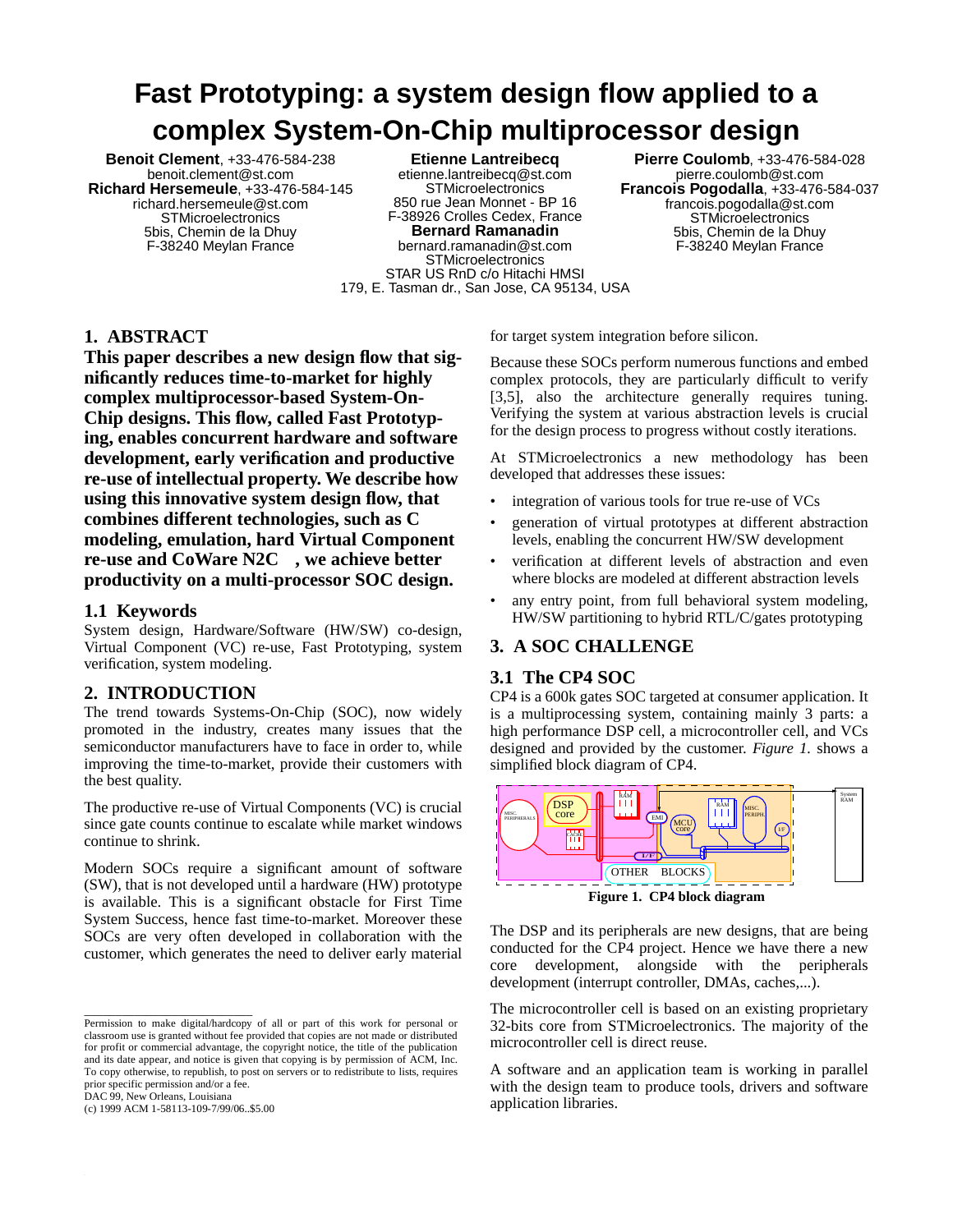## <span id="page-1-0"></span>**3.2 Product design requirements**

The requirements identified in this project can be split in 4 categories:

- *architectural & microarchitectural refinements:* in this development, the gross architecture and microarchitecture are already frozen, but still need some tools to tune specific parts (cache behaviors, bus priorities,...).
- *reference simulation:* a reference model is needed to support the RTL verification activities
- *VCs integration:* a significant part is direct reuse
- *system prototyping:* the parallelisation of tools, internal application software and customer integration developments put a specific requirement of usable system prototypes early in the design process

#### **4. EXISTING TECHNOLOGIES**

There are many technologies available for modeling and design, each with their own merits and drawbacks:

- tools like Cadence Bones<sup>TM</sup> are difficult to integrate in a design flow. The models produced require intensive works for correlation with the RTL implementation
- data-flow based tools like Synopsys COSSAPTM and Alta SPW<sup>TM</sup> are very application-specific, and mostly dedicated to DSP-based dataflow architectures.
- C prototyping is a solution that has the problem that a path down to implementation is missing
- RTL simulation or emulation: models are very accurate with the implementation, but the time to get a system model is long, thus delaying the integration work.
- high-level languages such as SDL, although ramping-up rapidly, are still not yet supported by industry-proven flows-to-silicon. Besides, most generally they require a radical change in the design practices, rather than a smooth transition from RTL-based methodologies

Looking inside most of the semiconductor companies today, we find a strong will to broaden VC re-use, specifically at the RT-level. But the vast majority of the VCs in the industry is not available even as an RTL. The profit is not in developing different models (C, BoNES,...) for VCs, but in re-using them. Hence a VC-friendly design flow would have to give the capability to build a system model whatever the available view of a VC (gates, transistors, RTL,...).

Based on these considerations, it is clear that the more traditional technologies for system modeling do not satisfy our requirements, and that the most advanced ones are not directly applicable in a business-driven company. Therefore it was necessary to develop a new methodology.

#### **5. FAST PROTOTYPING**

This methodology defines a flow for fast SOCs design. Its main characteristics are:

- focus on producing system prototypes (i.e. models) early in the design flow
- maintain the consistency of the models by keeping a uni-

fied development framework throughout the design process

• provide the designers with a fast turn-around to refine the architecture of the new parts of the system

The Fast Prototyping methodology relies on CoWare N2C system design tool as a front-end [2], and on Mentor Graphics SimExpress™ hardware emulation as a back-end. The basic reasons for choosing these technologies include:

- CoWare N2C<sup>TM</sup> provides, through Register-Transfer-C (RTC) a seamless flow that allows, by successive iterations, to refine a behavioral C description down to a clocked-C which is close to a VHDL RTL (path down to implementation)
- CoWare  $N2C^{TM}$  provides a powerful co-simulation engine that allows hybrid prototyping (i.e. prototypes made of C, RTC, RTL), unlike Synopsys Eagle-I<sup>TM</sup> or Mentor Graphics Seamless<sup>TM</sup>, that only allow ISS/ VHDL co-verification
- emulation provides simulation power for VCs that are not available under the form of a high-level view
- emulation is a system functional sign-off platform for a design, hence is a natural ultimate prototype for a SOC integration

The capability of handling hybrid prototypes is key for building early system models. As shown in *Figure 2.*, the design of the functional blocks of a SOC can start at various levels, and although all of them will end up under the form of an RTL or a software library element, they will go through various description levels in the design process.



Hence cosimulating these views becomes essential. Only this capability allows to keep a consistent framework throughout the design process, as indicated in *Figure 3.*



**Figure 3. Fast Prototyping framework**

If the different levels of description are not interoperable,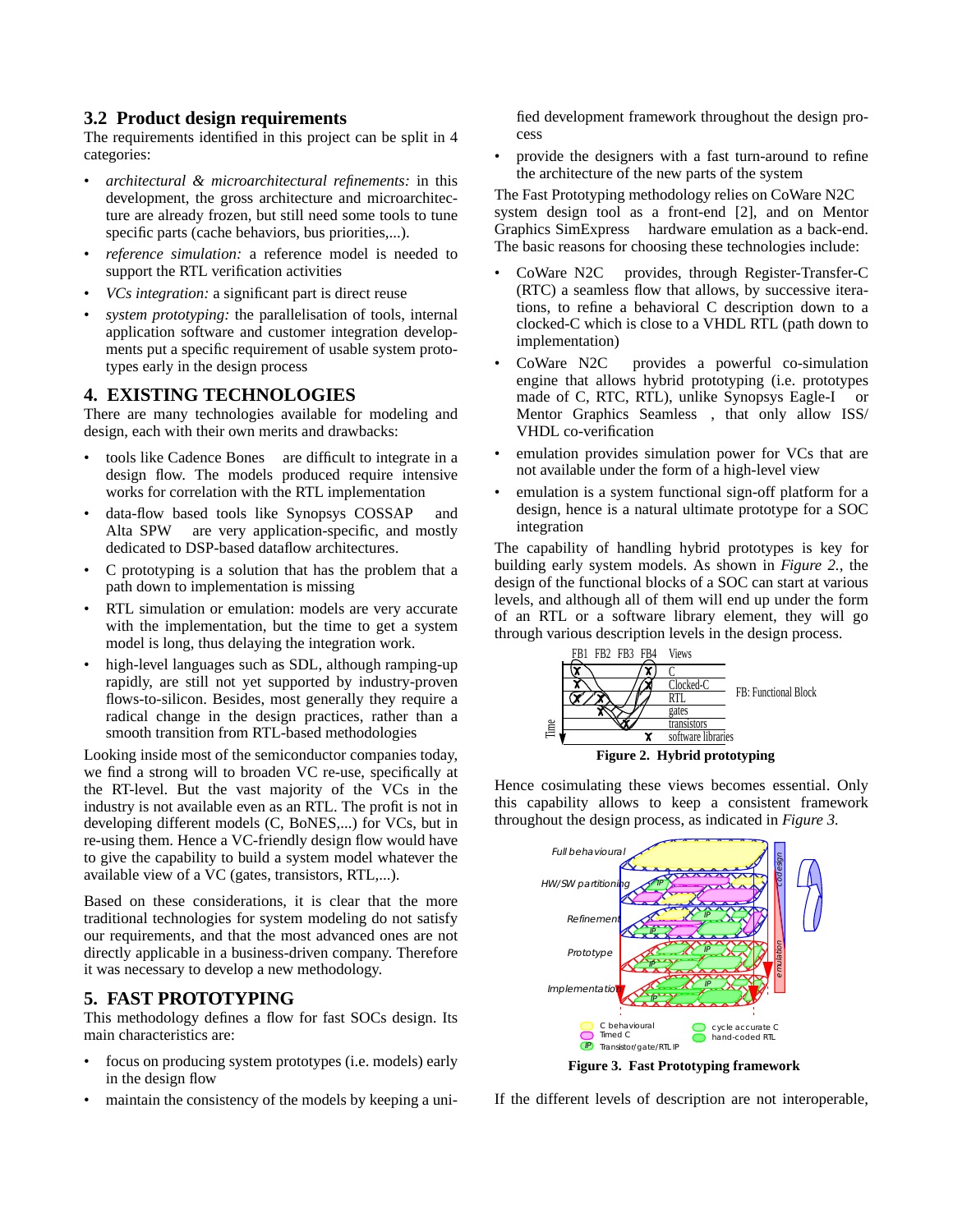then each model produced at a stage raises correctness issues, and more important, all the blocks of the SOC have to be at the same level of description at the same time to build a prototype.

In this design flow, early availability of the Instruction Set Simulator (ISS) is extremely important, as the first model available for a core. We made use of an ST proprietary technology called FlexWare [6] that offers a design framework for fast and semi-automatic generation of tools for a core: ISS, assembler, C compiler, debugger. Using FlexWare, we can get access to an ISS far before any RTL is available for the core being developed.

Another important tool for the introduction of hard VCs is called LayBool [3]. This tool is a layout abstraction tool. It reads in a transistor netlist, extracts its boolean equations and translates it in an RTL.

Finally, adding emulation to this design framework brings us the VC re-use efficiency, and the powerful simulation capability. The *Figure 4.* details the overall Fast Prototyping flow.



## **6. FAST PROTOTYPING ON CP4**

#### **6.1 High performance megacell**

The challenge in the DSP megacell is important in that it involves not only peripherals design, but also a DSP core design. Clearly, designing a DSP core is a long effort that generally gates the system modeling effort in traditional approaches, due to late availability of the RTL.

In CP4, we decided to implement the peripherals in RTC for quick development, at a level that is architecturally correct. The models are bit-accurate, and their cycle-behavior is correct at their IO level. This allows to get good simulation performance (better than RTL), and an architecturally correct model, which can be used to tune the megacell performance thanks to its top-level accurate cycle behavior.

This step of peripherals development is very useful for the architecture refinement, as developing fast models helps sorting out holes in the architecture manual (undefined values, unclear behaviors,...).

The ISS is integrated in the design, and is generated using FlexWare (see *[5.FAST PROTOTYPING](#page-1-0)*). The ISS being purely behavioral, and because we chose to build a top-level cycle-accurate model, we assigned it a cycle-behavior through a Bus Functional Model (BFM). This model, written in RTC, expands the instruction execution (fetches, load/store) into bus cycles to connect to the rest of the peripherals.

This prototype of the DSP megacell is described in *Figure 5.*



**Figure 5. Reference model**

This model constitutes the reference simulation platform for this megacell. It is usable as a plug-and-play platform for RTL development. The software application team uses it to start developing code, and also to develop verification tests. This model is called **golden model**.

As the RTL design progresses, whenever a peripheral block is available, its RTC description is removed and replaced with the VHDL. The prototype can then be run to validate the new RTL part, inside the full megacell prototype. This way we can keep block-level, testbench-based verification to a low level, while validating all the blocks in the system. At the end of this plug-and-play process, the model is composed of the ISS, the BFM, possibly the firmware, and all the peripherals in VHDL, and we call it the **hybrid model**. This model enables the peripherals verification before the core RTL is available.

Another important model is the **core verification model**. This model is delivered to the team in charge of designing the core. It is made of all the peripherals in RTC, and the ISS+BFM replaced by the core RTL that is under development. This provides the core design team with a core validation platform that brings simulation performance (peripherals in RTC), without the overhead of peripherals debug. This clearly shows that the design teams in charge of different parts of the project can share the different models, allowing full parallelisation of core, application, SOC design efforts.

Also the external customer, who is the final user of the SOC, is keen on having early models for his software development. We deliver to our customer the golden model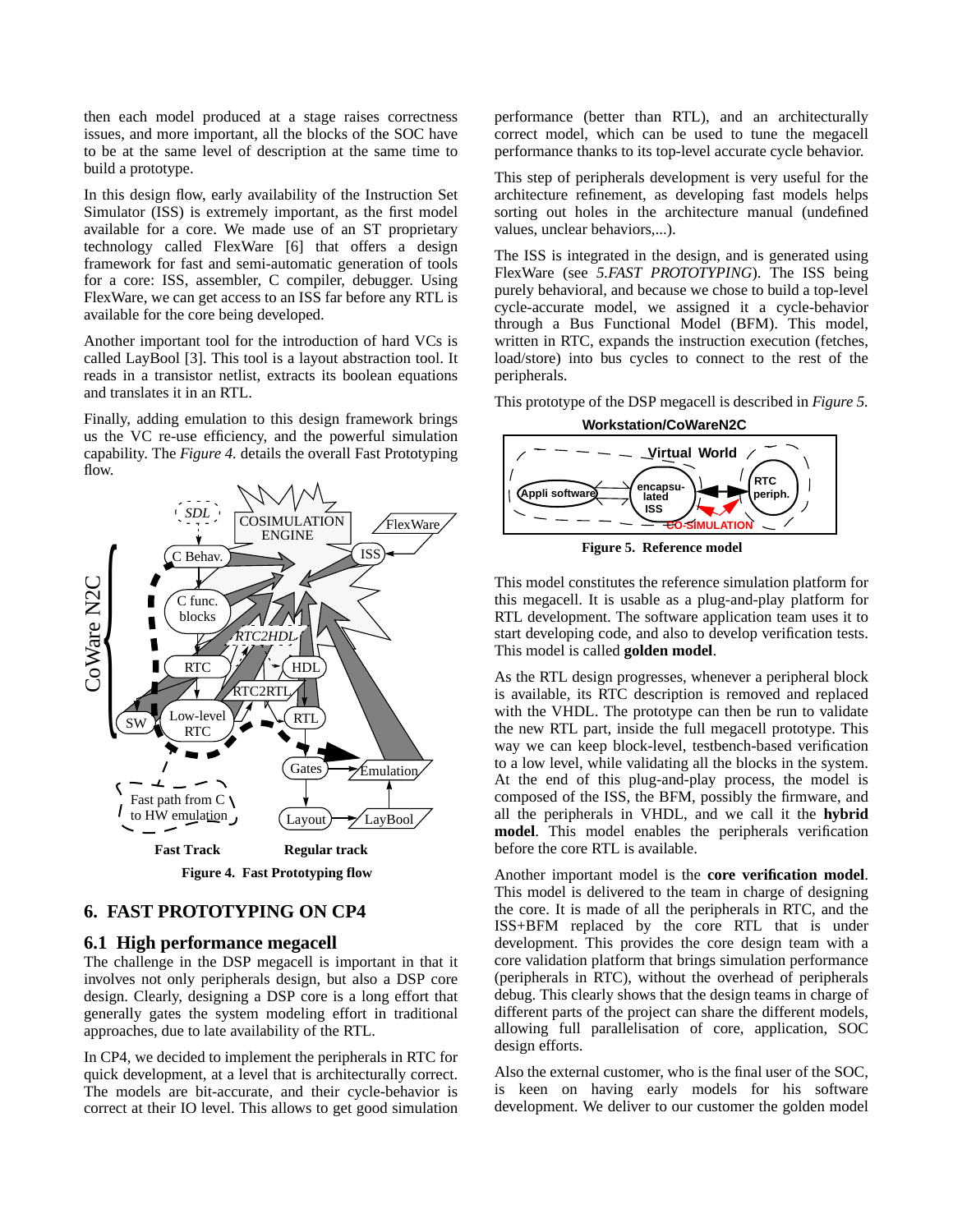(ISS+BFM+RTC), which brings him simulation performance and architectural accuracy, before any VHDL is available and validated.

Hence this DSP megacell has been developed with a methodology that allowed to build several different prototypes, all consistent, for different purposes.

## **6.2 MCU megacell**

As stated earlier, the MCU megacell is not a new development. Some of the peripherals were developed in VHDL, but for the core itself it was decided to use a hard VC (i.e. a layout view).

Hence the flow we used was based on LayBool (see *[5.FAST](#page-1-0) [PROTOTYPING](#page-1-0)*). The RTL generated by LayBool from the transistors netlist, was re-synthesized and mapped onto  $SimExpress^{TM}$  emulator [3]. This flow guarantees that the netlist emulated matches exactly the physical implementation, thus tackling the validation problems.

Having the core in the emulator, the peripherals themselves were mapped from their RTL description.

The MCU megacell would not be complete without reusing also the software tools associated with the core, i.e. essentially the software source-level debugger. This debugger interacts with the silicon through the JTAG lines that are used to carry a dedicated debug protocol. We reproduced this setup with the emulator, in a in-circuit experiment. This emulation platform, and the intensive reuse in the MCU megacell, allowed us to build very quickly a prototype that was usable both for some peripherals validation, and for early software development.

## **6.3 System prototyping**

The full system prototype is achieved by integrating the emulator into  $CoW$ are N2 $C<sup>TM</sup>$  cosimulation engine, as shown on *Figure 6.*



**Figure 6. Full system prototype**

In a common development with CoWare and Mentor Graphics, we extended CoWare N2C<sup>TM</sup>'s co-simulation capability to the emulator, thanks to the emulation technology which provides a co-emulation library that contains all the functions to control the emulator. It is also remarkable that, although used in a co-emulation mode, the emulator can be at the same time in-circuit (JTAG part).

The power of this full system prototype is that it is available very early. The use of emulation makes the simulation performance higher than that of an RTL simulation-based prototype.

Another strength of this prototype is that it can seamlessly be transformed into a fully emulated prototype, the system functional validation sign-off platform, by integrating the RTL blocks as they become available, and mapping them into the emulator.

Another way of achieving a full emulation prototype, before all the RTL is available, is to use RTC to VHDL translation. We have assisted CoWare in their development of a tool that transforms an RTC description into a synthesizable RTL. This tool is not intended to be a behavioral synthesis tool, but rather a translator. Hence the RTC itself has to be refined precisely before being translated, synthesized and mapped. But still, it provides a faster path to full system emulation than waiting for the full RTL to be ready.

# **7. RESULTS AND FUTURE WORKS**

## **7.1 Results on CP4 project**

Overall, the results of this Fast Prototyping technology were very positive on the project. First the time-to-first-prototype was a breakthrough for that kind of complex SOC:

- the emulation bring-up of the MCU megacell was achieved in 4 weeks, including the software debugger bring-up, thanks to both the re-use strategy and the flexibility of our emulation technology
- the RTC/ISS prototype was built in 4 months, with 2 engineers, a good performance knowing that the SOC architecture was evolving at the same time, and that the VHDL peripherals development required 6 months with 3 persons (hence a productivity gain of 55%)
- hence the full system prototype was achieved between 4 and 5 months. This is remarkable specially in regard to the DSP core VHDL availability: it was available, as insystem integrable RTL, 6 months after this first full system prototype

This shows that a consistent Fast Prototyping methodology, together with a strong VC reuse policy can overcome some of the SOC challenges.

The customers for the different prototypes that we built are numerous, as described earlier. Being able to build these prototypes enables the parallelisation of the work that is required to meet today's time-to-market challenges (core, hardware, software, SOC). Both the application team and the customer started their developments early.

Another important result is due to the consistency of these models. Having this common framework from which to derive prototypes provides lots of cross-checking capabilities, thus maximizing the functional validation of the models.

## **7.2 Future works**

In this project, we have not used the capability to describe